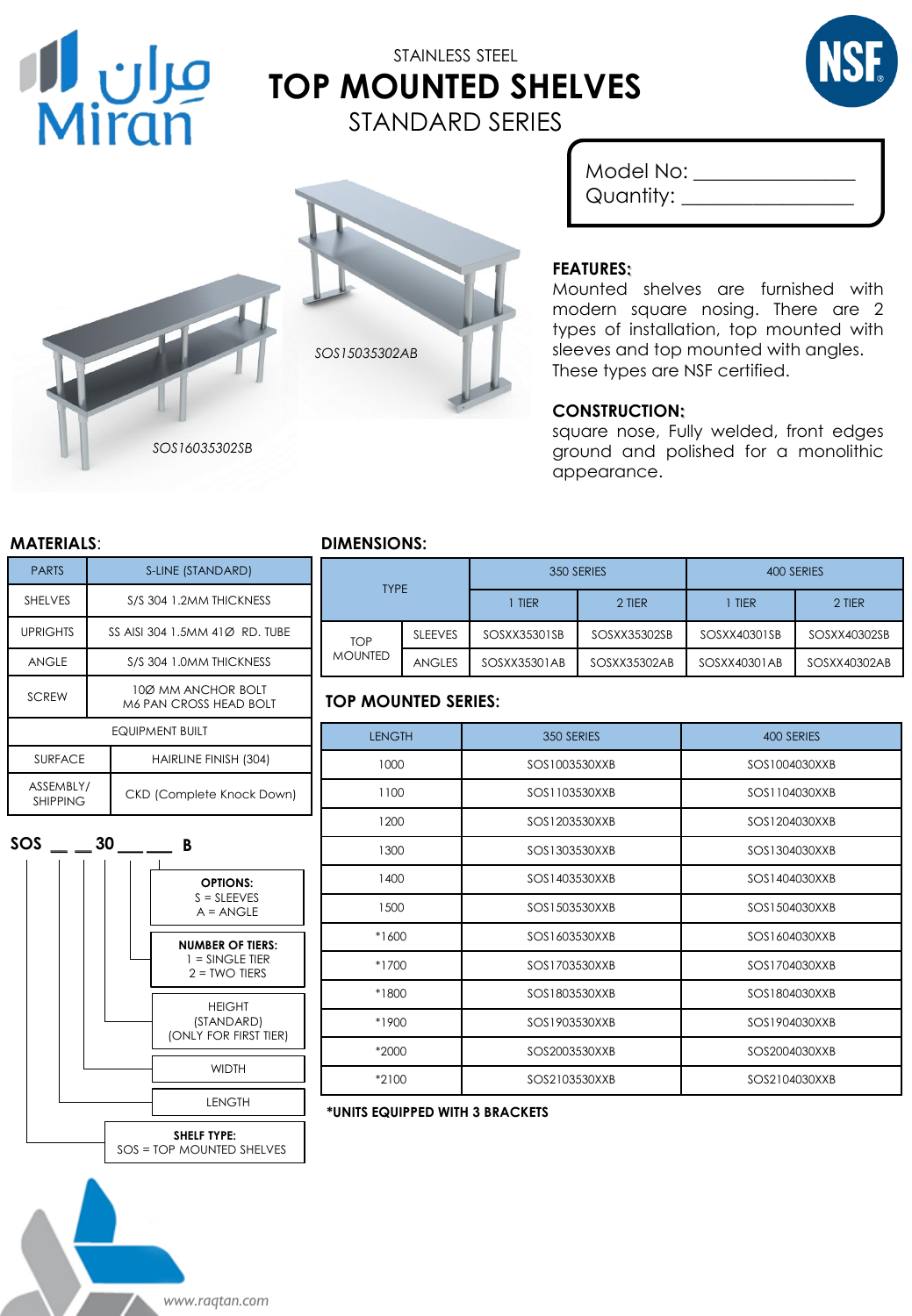

## STAINLESS STEEL **TOP MOUNTED SHELVES** ANGLE MOUNTED